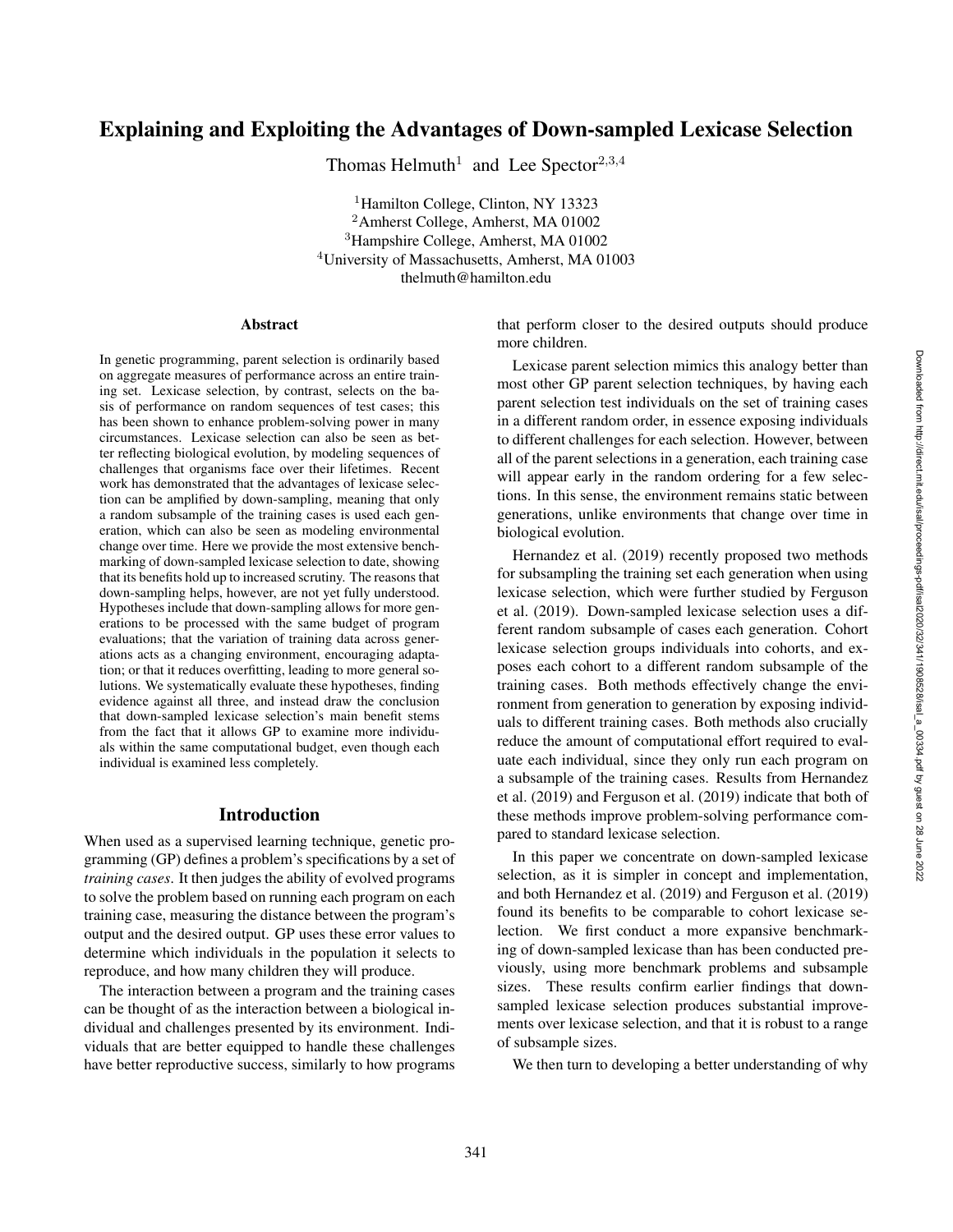down-sampled lexicase selection performs so well. One hypothesis put forward by Ferguson et al. (2019) is that downsampled lexicase selection's success hinges on it enabling deeper evolutionary searches for more generations given the same computational effort. We compare this hypothesis to the hypothesis that simply evaluating more individuals in the search space is more important than deeper evolution specifically. We conduct experiments using increased maximum generations and increased population sizes (with nonincreased generations), and find that they perform commensurately, indicating that deeper evolutionary lineages are not crucial to down-sampled lexicase selection's success.

We then examine the idea that by randomly downsampling, we change the environment encountered by individuals each generation. In biology, many theorists believe that changing environments play an important role in evolutionary adaptation and speciation (Levins, 1968). We hypothesize that changing the training cases on which downsampled lexicase selection evaluates individuals each generation contributes to the evolvability of the system, resulting in improved performance. We test this hypothesis with an experiment that mimics down-sampled lexicase selection, except that it uses different training cases in every selection, meaning that every training case gains exposure each generation. The results of this experiment provide evidence against our hypothesis that "changing environments" are important for down-sampled lexicase selection, leading us to believe its main benefit is in increasing the number of individuals evaluated within the same computational budget.

One area where down-sampling (without lexicase selection) has proven useful is in avoiding overfitting and improving generalization, both in GP and in machine learning more generally. We explore the hypothesis that down-sampled lexicase selection's improved performance is driven by better generalization, and find that it does not hold up to the results of our experiments.

This paper continues as follows: we next discuss lexicase selection and subsampling of training cases in more detail, and then describe our experimental methods. We then benchmark down-sampled lexicase, followed by sections tackling each of the hypotheses described above, and end with our conclusions.

## Related Work

Unlike many evolutionary computation parent selection methods, lexicase selection does not aggregate the performance of an individual into a single fitness value (Helmuth et al., 2015). Instead, it considers each training case separately, never conflating the results on different cases. We give pseudocode for the lexicase selection algorithm in Figure 1. After randomly shuffling the training cases, lexicase selection goes through them one by one, removing any individuals that do not give the best performance on each case until either a single individual or a single case remains. Lex-

| <b>Algorithm 1:</b> Lexicase Selection (to select a parent)      |  |  |  |  |
|------------------------------------------------------------------|--|--|--|--|
| Inputs: <i>candidates</i> , the entire population;               |  |  |  |  |
| cases, a list of training cases                                  |  |  |  |  |
| Shuffle <i>cases</i> into a random order                         |  |  |  |  |
| loop                                                             |  |  |  |  |
| Set <i>first</i> be the first case in <i>cases</i>               |  |  |  |  |
| Set best be the best performance of any individual in            |  |  |  |  |
| <i>candidates</i> on the <i>first</i> test case                  |  |  |  |  |
| Set <i>candidates</i> to be the subset of <i>candidates</i> that |  |  |  |  |
| have exactly <i>best</i> performance on <i>first</i>             |  |  |  |  |
| <b>if</b> $ candidates  = 1$ then                                |  |  |  |  |
| Return the only individual in <i>candidates</i>                  |  |  |  |  |
| end if                                                           |  |  |  |  |
| if $ cases  = 1$ then                                            |  |  |  |  |
| Return a randomly selected ind. from <i>candidates</i>           |  |  |  |  |
| end if                                                           |  |  |  |  |
| Remove the first case from <i>cases</i>                          |  |  |  |  |
| end loop                                                         |  |  |  |  |

icase selection has produced better performance than other parent selection methods in a variety of GP systems and problem domains (Helmuth et al., 2015; Helmuth and Spector, 2015; La Cava et al., 2018; Forstenlechner et al., 2017; Liskowski et al., 2015; Oksanen and Hu, 2017; Moore and Stanton, 2017, 2018).

Hernandez et al. (2019) introduced down-sampled lexicase selection, a variant of lexicase selection that was developed further by Ferguson et al. (2019). Down-sampled lexicase selection aims to reduce the number of program executions used to evaluate each individual by only running each program on a random subsample of the overall set of training cases, which are changed each generation. This method reduces the per-individual computational effort, which can either either be saved for decreased runtimes, or can be allocated in other ways, such as increases in population size or maximum number of generations. In order to compare with methods that do not subsample the training cases, we take the latter approach, always comparing methods equitably by limiting their total program executions per GP run.

Others have used subsampling of training data in GP, for reducing computation per individual or for improving generalization. To our knowledge, the only other work that has combined subsampling with lexicase selection besides Hernandez et al. (2019) and Ferguson et al. (2019) is in evolutionary robotics, where subsampling is necessary for improving runtimes because of slow simulation speeds, though this research did not include comparisons with non-subsampled methods (Moore and Stanton, 2017, 2018). Outside of lexicase selection, subsampling has been used largely to reduce the computational load of evaluating each individual, especially when considering large datasets (Hmida et al., 2016; Martinez et al., 2017; Curry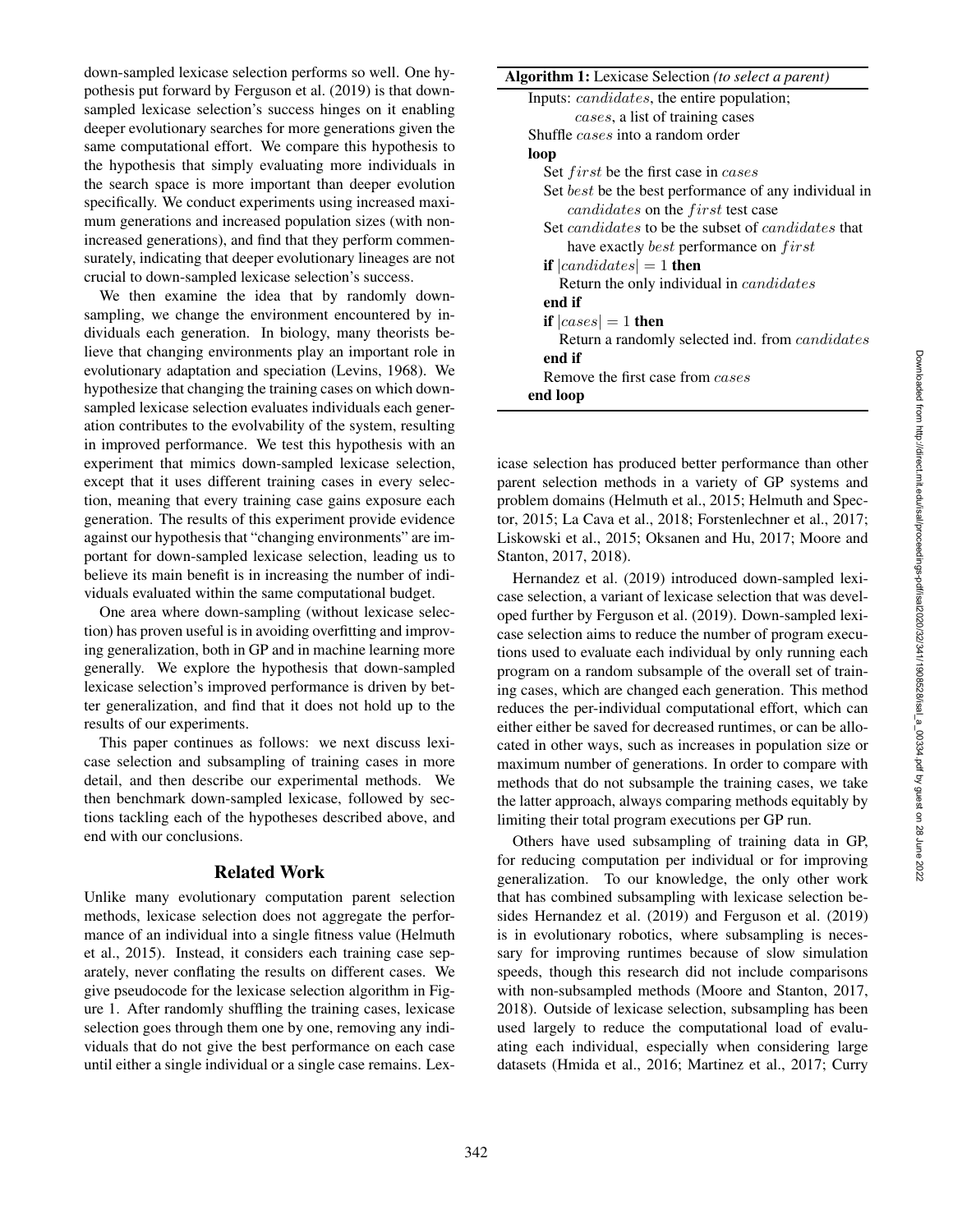and Heywood, 2004; Gathercole and Ross, 1994; Zhang and Joung, 1999). Others have proposed subsampling as a technique to reduce overfitting and improve generalization (Goncalves and Silva, 2013; Martinez et al., 2017; Schmidt and Lipson, 2008). Additionally, subsampling data is common in machine learning in general for similar reasons, as in stochastic gradient descent for improving generalization (Kleinberg et al., 2018).

The work we present here, along with that of Hernandez et al. (2019), Ferguson et al. (2019) and Moore and Stanton (2017), is novel in its application of subsampling when using lexicase selection, as well as applying subsampling to an already relatively small set of training data. To the latter point, many previous applications of subsampling aim to subsample a large set of example data (thousands or millions of cases) to a manageable size, say hundreds of cases. In our case, we start with a set of about 100-200 cases, and subsample to a set of 50 or less. When using a small set of n training cases, lexicase selection can select parents with at most  $n!$  different error vectors, since this is the number of different shufflings of cases. When  $n$  is as small as 4 or 5, this limits selection to a small portion of the population, and often even less in practice. Lexicase selection typically requires 8 to 10 cases minimum to produce performance benefits, though others have successfully used it with as few as 4 cases (Moore and Stanton, 2017). With this in mind, it is not self-evident whether or not lexicase selection can maintain empirical benefits such as increased population diversity and problem-solving performance with such few cases.

#### Experimental Methods

To explore the effects of down-sampled lexicase selection, we use benchmark problems from the domain of automatic program synthesis, which previous studies of down-sampled lexicase selection have used (Hernandez et al., 2019; Ferguson et al., 2019). In particular, we use problems from the "General Program Synthesis Benchmark Suite" (Helmuth and Spector, 2015), which require solution programs to manipulate a variety of data types and control flow structures. These problems originate from introductory computer science textbooks, allowing us to test the ability of evolution to perform the same types of programming we expect humans to perform. We use a core set of 12 problems with a range of difficulties and requirements for many of our experiments, and expand that set to 26 problems (all of the problems from the suite that have been solved by at least one program synthesis system) for one experiment.

As in Helmuth and Spector (2015), we define each problem's specifications as a set of input/output examples, so that GP has no knowledge of the underlying problems besides these examples. <sup>1</sup> For each problem we use a small set of

Table 1: PushGP system parameters.

| <b>Parameter</b>                                 | Value       |
|--------------------------------------------------|-------------|
| population size                                  | 1000        |
| max generations for runs using full training set | 300         |
| parent selection                                 | lexicase    |
| genetic operator                                 | <b>UMAD</b> |
| <b>UMAD</b> addition rate                        | 0.09        |

*training cases* to evaluate each individual (between 100 and 250 cases per run, see Table 2), and a larger set of unseen *test cases*, which are used to determine whether an evolved program that passes all of the training cases generalizes to unseen data. Before testing a potential solution for generalization, we use an automatic simplification procedure that has been shown to improve generalization (Helmuth et al., 2017); finding a simplified program that passes all of the unseen test cases is considered a successful GP run. We test the significance of differences in numbers of successes between sets of runs using a chi-square test with a 0.05 significance level, using Holm's correction for multiple comparisons whenever there are more than two methods run on a single problem in one experiment.

When a run using down-sampled lexicase selection finds a program that passes all of the subsampled training cases, we do not immediately terminate the run. Instead, we run the program on the full training set, and terminate the run if the program passes all of those cases. If it does not, we continue to the next generation, as the individual (or its children) may not pass some of the cases in the newly subsampled set of cases. Note that if only a single individual passes all cases in the subsampled training set but evolution continues, it will receive every single parent selection in that generation. These *hyperselection events* (Helmuth et al., 2016) may have strong effects on population diversity, a potential avenue for future study.

We evolve programs with the PushGP genetic programming system, which uses programs represented in the Push programming language (Spector et al., 2005; Spector and Robinson, 2002). Push was designed with genetic programming in mind, in particular to enable *autoconstruction*, in which evolving programs not only need to try to solve a problem, but are also run to produce their children (Spector and Robinson, 2002; Spector et al., 2016). Push programs utilize a handful of typed stacks, from which instructions pop their arguments and to which instructions push their results. Push programs can be any hierarchically-nested list of instructions and literals, the latter of which the interpreter pushes onto the relevant stack. We use the Clojush, the Clojure implementation of PushGP, for our experiments.<sup>2</sup>

We present the PushGP system parameters used in our

<sup>&</sup>lt;sup>1</sup>The datasets for these problems can be found at  $https://$ git.io/fjPeh .

<sup>2</sup>https://github.com/lspector/Clojush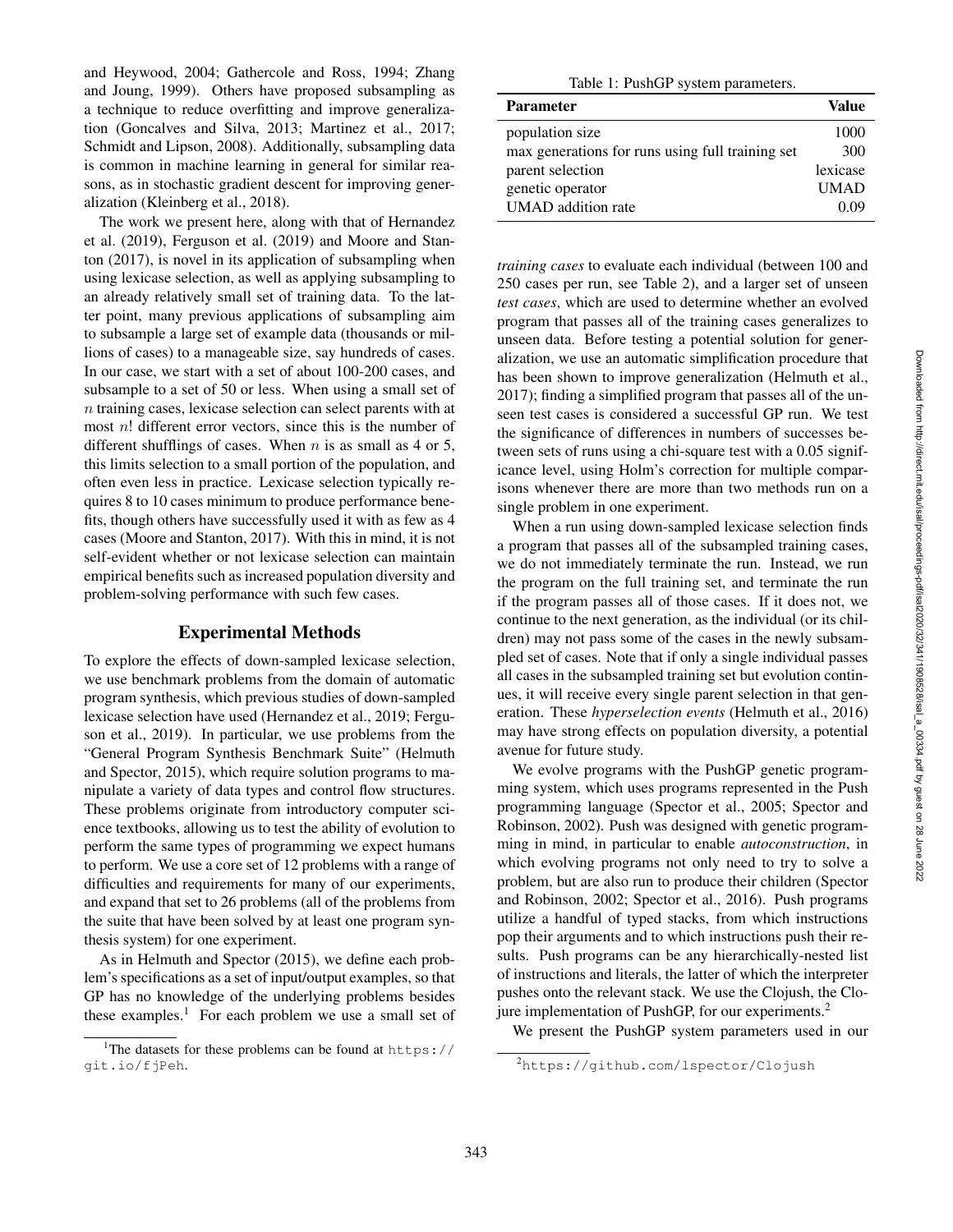Table 2: Full training set size and program execution limit for each problem.

| Problems                                                                                                                                                                                                              | <b>Training</b><br><b>Set Size</b> | <b>Executions</b> |
|-----------------------------------------------------------------------------------------------------------------------------------------------------------------------------------------------------------------------|------------------------------------|-------------------|
| Number IO                                                                                                                                                                                                             | 25                                 | 7,500,000         |
| Sum Of Squares                                                                                                                                                                                                        | 50                                 | 15,000,000        |
| Compare String Lengths, Dig-<br>its, Double Letters, Even<br>Squares, For Loop Index, Me-<br>dian, Mirror Image, Replace<br>Space With Newline, Small-<br>est, Small Or Large, String<br>Lengths Backwards, Syllables | 100                                | 30,000,000        |
| Last Index of Zero, Vectors<br>Summed, X-Word Lines                                                                                                                                                                   | 150                                | 45,000,000        |
| Count Odds, Grade, Negative<br>to Zero, Pig Latin, Scrabble<br>Score, String Differences, Su-<br>per Anagrams                                                                                                         | 200                                | 60,000,000        |
| Vector Average                                                                                                                                                                                                        | 250                                | 75,000,000        |
| Checksum                                                                                                                                                                                                              | 300                                | 90,000,000        |

experiments in Table 1. Our only genetic operator, uniform mutation with additions and deletions (UMAD), adds random genes before each gene in a parent's genome at the *UMAD addition rate*, and then deletes random genes at a rate to remain size-neutral on average. We use UMAD to produce 100% of the children, instead of also using a crossover operator, since thus far it has produced the best results of any operator tested on these problems (Helmuth et al., 2018).

Each problem in the benchmark suite prescribes a number of training cases to use (Helmuth and Spector, 2015). In our default configuration, we run every individual on every training case, meaning the total number of program executions allowed in one GP run is the number of training cases multiplied by the population size and generations. Since our down-sampled lexicase selection experiments use fewer cases to evaluate each individual, we limit our GP runs by a program execution limit, as given in Table 2.

## Benchmarking Down-sampled Lexicase Selection

Previous work compared down-sampled lexicase selection using subsampling levels of 0.05, 0.1, 0.25, and 0.5 on four or five program synthesis benchmark problems (Hernandez et al., 2019; Ferguson et al., 2019). Here, we test each of those levels on 12 benchmark problems to get a more detailed idea of their utility. Additionally, we use a different genetic programming system, PushGP.

Table 3: Number of successes out of 100 GP runs of downsampled lexicase selection with four different subsampling levels, as well as 1.0, which is equivalent to standard lexicase selection. Mean is across problems. The mean rank calculates the average rank of each method among all methods across the problems, excluding Mirror Image and Smallest, easy problems where results differ only in random changes in solution generalization.

| Problem          | 0.05 | 0.1  | 0.25 | 0.5  | 1.0  |
|------------------|------|------|------|------|------|
| CSL              | 38   | 25   | 51   | 40   | 32   |
| Double Letters   | 87   | 72   | 50   | 29   | 19   |
| LIOZ.            | 72   | 68   | 65   | 63   | 62   |
| Mirror Image     | 100  | 99   | 99   | 100  | 100  |
| Negative to Zero | 84   | 86   | 82   | 78   | 80   |
| <b>RSWN</b>      | 99   | 96   | 100  | 93   | 87   |
| Scrabble Score   | 18   | 19   | 31   | 28   | 13   |
| Smallest         | 100  | 99   | 98   | 100  | 100  |
| SLB              | 99   | 96   | 95   | 94   | 94   |
| <b>Syllables</b> | 48   | 61   | 64   | 54   | 38   |
| Vector Average   | 100  | 98   | 97   | 95   | 88   |
| X-Word Lines     | 98   | 95   | 91   | 86   | 61   |
| Mean             | 78.6 | 76.2 | 76.9 | 71.7 | 64.5 |
| Mean Rank        | 2.0  | 2.4  | 2.2  | 3.7  | 4.8  |

Table 3 presents the success rates for down-sampled lexicase selection using four different subsampling levels across twelve representative benchmark problems, along with the mean number of successes. The last column of 1.0 performs no down-sampling, and is therefore standard lexicase selection. For each problem, we calculate the rank of each subsampling level, and average those to calculate the mean rank, where lower values are better.

The subsampling level of 0.05 performed the best on average, propelled by its significantly better results on the difficult Double Letters problem. However, every subsampling level performed well, and all considerably better than standard lexicase (i.e. subsampling level of 1.0). The level of 0.5 performed worst of the subsampling levels, likely because it only runs for at most twice as many generations as standard lexicase selection, where the other methods run for even more generations. It is surprising that the subsampling level of 0.05 performed best, as it only uses 5 training cases per generation for seven of the problems, limiting the information contained in the errors on which lexicase selection bases selection. We assume that reducing the subsampling level further would result in reduced performance, though further study will be needed to find the lower bound on effective subsampling levels. That said, subsampling levels 0.05, 0.1 and 0.25 performed nearly identically, showing that down-sampled lexicase selection is robust to a variety of subsampling levels.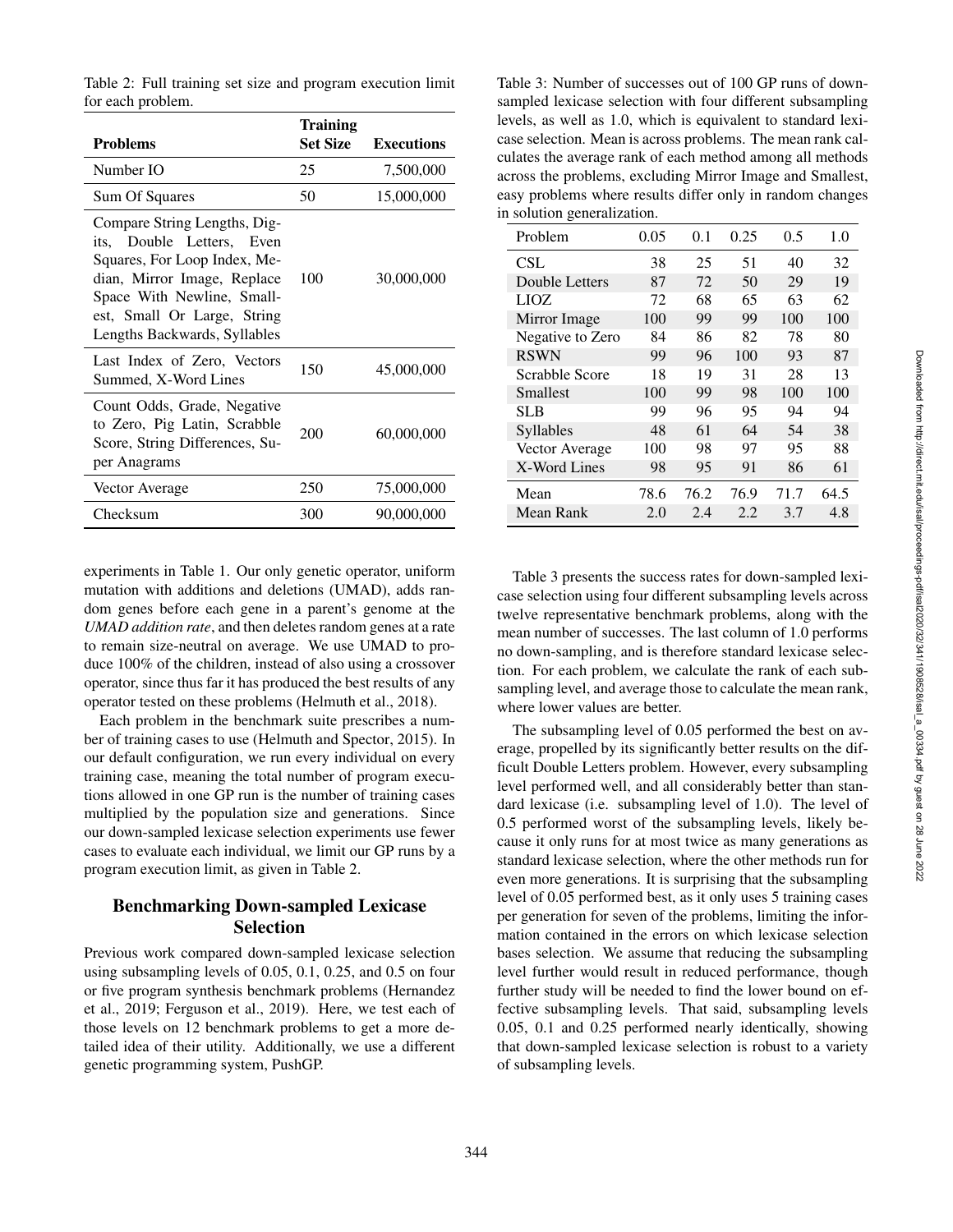Table 4: Comparing lexicase selection to down-sampled lexicase selection with a subsampling level of 0.25. Underlined values indicate significant improvement of down-sampled lexicase over lexicase. Lexicase was never significantly better than down-sampled lexicase.

| Problem                   | Lexicase       | Down-sampled    |
|---------------------------|----------------|-----------------|
| Checksum                  | 1              | 18              |
| <b>CSL</b>                | 32             | 51              |
| <b>Count Odds</b>         | 8              | 11              |
| Digits                    | 19             | 28              |
| Double Letters            | 19             | 50              |
| <b>Even Squares</b>       | $\overline{0}$ | $\overline{c}$  |
| For Loop Index            | 2              | 5               |
| Grade                     | $\overline{0}$ | $\overline{c}$  |
| Last Index of Zero        | 62             | 65              |
| Median                    | 55             | 69              |
| Mirror Image              | 100            | 99              |
| Negative To Zero          | 80             | 82              |
| Number IO                 | 98             | 99              |
| Pig Latin                 | $\Omega$       | 0               |
| <b>RSWN</b>               | 87             | 100             |
| Scrabble Score            | 13             | $\overline{31}$ |
| Small Or Large            | 7              | $\overline{22}$ |
| Smallest                  | 100            | 98              |
| <b>String Differences</b> | 0              | 1               |
| <b>SLB</b>                | 94             | 95              |
| Sum of Squares            | 21             | 25              |
| <b>Super Anagrams</b>     | $\overline{4}$ | $\overline{4}$  |
| Syllables                 | 38             | 64              |
| Vector Average            | 88             | $\frac{97}{1}$  |
| <b>Vectors Summed</b>     | 11             | 21              |
| X-Word Lines              | 61             | 91              |

Table 4 compares standard lexicase selection (i.e. the column 1.0 in Table 3) to down-sampled lexicase selection with a subsampling level of 0.25 on a larger set of 26 benchmark problems. <sup>3</sup> Down-sampled lexicase selection produced significantly more successful runs than lexicase selection on 9 out of the 26 problems. It additionally found solutions to 3 of the problems that lexicase selection never solved, and had fewer successes on only two of the problems, neither of which were significantly different. This expanded benchmarking confirms previous findings that down-sampled lexicase selection creates great improvements in performance compared to lexicase selection.

One question raised by Ferguson et al. (2019) is whether down-sampled lexicase selection's method of randomly re-

Table 5: Comparing down-sampled lexicase at a 0.1 subsampling level (DS 0.1) to using lexicase selection with a static set of 10 random training cases, which do not change during evolution. Underlined successes are significantly better.

| Problem                         | DS 0.1 | Static |
|---------------------------------|--------|--------|
| <b>Compare String Lengths</b>   | 25     |        |
| Double Letters                  | 72     |        |
| Last Index of Zero              | 68     |        |
| Mirror Image                    | 99     | 13     |
| Negative To Zero                | 86     | 31     |
| Replace Space with Newline      | 96     | 57     |
| Scrabble Score                  | 19     | 13     |
| Smallest                        | 99     | 40     |
| <b>String Lengths Backwards</b> | 96     | 35     |
| Syllables                       | 61     | 9      |
| Vector Average                  | 98     | 71     |
| X-Word Lines                    | 95     | 35     |

placing the subsampled training cases each generation is beneficial, or if a static subsample of training cases would be just as good. To examine this question, we performed a set of runs that uses lexicase selection with a static, randomly subsampled set of 10 training cases that do not change during evolution; this uses an increased number of maximum generations like with down-sampled lexicase selection. Since each problem uses a different number of training cases (100 or 200 for most benchmark problems), this is not equal in number to any one subsample level, but is often equal to a subsample level of 0.1 or 0.05. We compare down-sampled lexicase selection with subsample level of 0.1 to lexicase selection using a static set of 10 cases in Table 5. Downsampled lexicase performed significantly better on 11 of the 12 problems tested. This gives strong evidence for the importance of randomly changing the subsample each generation, which was the conclusion also found by Ferguson et al. (2019).

All of these results point to the considerable benefits of down-sampled lexicase selection compared to standard lexicase selection. Additional evidence comes from a recent benchmarking of parent selection techniques for program synthesis, which found down-sampled lexicase selection to perform best out of a field of 21 parent selection techniques (Helmuth and Abdelhady, 2020). We therefore turn to the question of what makes down-sampled lexicase selection better than other parent selection methods.

### Hypothesis: Depth of Search

It seems clear that a primary (and possibly the only) benefit of down-sampled lexicase selection is that it allows GP to consider more individuals (i.e. points in the search space) within the same budget of program executions. Ferguson et al. (2019) argue in particular that "deeper evolutionary

<sup>&</sup>lt;sup>3</sup>We only had the computational resources to test one subsampling rate on this larger set of problems. While subsampling rate of 0.25 did not produce the best results in Table 3, it performed almost as well as 0.05, which we tested too late to include comparisons on all 26 benchmark problems.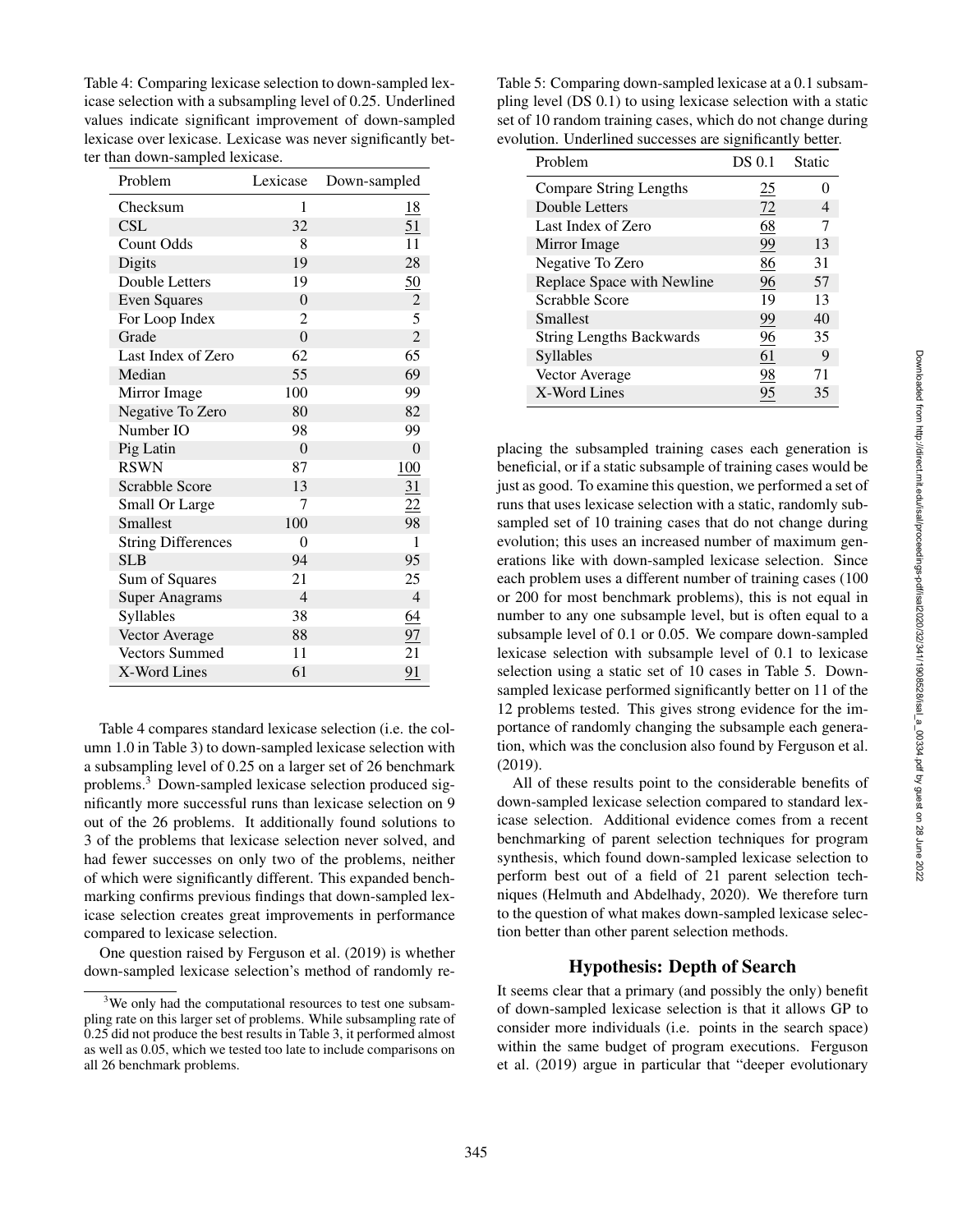Table 6: Number of successes out of 100 GP runs of downsampled lexicase selection using increases in population size instead of increases in maximum generations, at three different subsampling levels. Underlined results are significantly better (and *italic/bold* results are significantly worse) than the corresponding results at the same subsampling level with increased maximum generations (i.e. those in Table 3). The "Average Rank Pop" and "Average Rank Gen" give the average rank of down-sampled lexicase selection with increased population and increased generations respectively, so that ranks vary from 1 to 6.

| Problem                         | 0.05 | 0.1  | 0.25 |
|---------------------------------|------|------|------|
| Compare String Lengths          | 48   | 32   | 42   |
| Double Letters                  | 53   | 42   | 35   |
| Last Index of Zero              | 76   | 72   | 77   |
| Mirror Image                    | 100  | 100  | 100  |
| Negative To Zero                | 86   | 86   | 91   |
| Replace Space With Newline      | 99   | 100  | 95   |
| Scrabble Score                  | 18   | 50   | 64   |
| Smallest                        | 99   | 100  | 100  |
| <b>String Lengths Backwards</b> | 100  | 100  | 98   |
| <b>Syllables</b>                | 24   | 55   | 76   |
| Vector Average                  | 100  | 93   | 99   |
| X-Word Lines                    | 94   | 96   | 84   |
| Mean                            | 74.7 | 77.2 | 80.1 |
| Average Rank Pop                | 3.2  | 3.4  | 3.2  |
| Average Rank Gen                | 3.3  | 4.0  | 4.0  |

searches", i.e. having a larger maximum number of generations, leading to longer lineages of evolution, is responsible for improvements in performance—we call this the *generations hypothesis*. We present a competing hypothesis, that down-sampled lexicase selection's better performance is simply due to evaluating a larger number of individuals, but not related to the depth of the search, which we call the *search space hypothesis* .

To test these hypotheses, we devised an experiment in which we use down-sampled lexicase selection, but instead of increasing the maximum number of generations per run, we increase the population size while maintaining a fixed number of program executions. For example, with a subsample level of 0.25, we will increase the population size by 4 times, from 1000 to 4000. This experiment will have GP evaluate the same number of points in the search space as using an increased maximum generations, but will not allow for longer evolutionary lineages than standard lexicase selection, as each run is limited to 300 generations. We test the same subsample levels as in Table 3, except that we leave off 0.5, since it performed worse than the other levels.

We present results using down-sampled lexicase selection with increased population sizes in Table 6. We compare results at the same subsample level between increased generations and increased population sizes. Out of the 36 comparisons, 2 sets of runs were significantly better with increased population, and 4 were significantly worse. The mean success rates across problems are comparable to those with increased generations. We additionally present the average ranking of 6 down-sampled lexicase selection methods (3 that increase population size and 3 that increase maximum generations) across 10 of the problems, excluding the easy problems Mirror Image and Smallest, for which differences only reflect minor differences in generalization rate. The average ranks are all quite close to the overall average rank of 3.5, with increased population having a slightly better average rank across the three subsampling levels (3.3 vs. 3.8).

We take these results as evidence against the generations hypothesis, in that increasing population size while fixing the maximum number of generations produces very similar performance to increasing generations. These results give credence to the search space hypothesis, that we only need to have down-sampled lexicase selection increase the number of individuals we evaluate during evolution, whether that increase comes from increases in population size or more generations. We also recommend utilizing the bonus program evaluations on increasing the maximum generation or population size, as both lead to similarly good performance; the choice between the two may come down to other factors within the GP system.

### Hypothesis: Changing Environment

One interesting aspect of down-sampled lexicase selection is that it changes the set of subsampled training cases every generation. If we think of the set of training cases as the challenges encountered by each individual, this corresponds to an environment that changes over time, requiring the evolving population to adapt to new circumstances (i.e. cases). In contrast, with a fixed set of training cases, lexicase selection provides a static environment, though one in which individuals encounter challenges in a different order for each selection. Changing environments often have interesting effects on evolutionary dynamics (Levins, 1968), leading us to wonder if they have a beneficial impact when using downsampled lexicase selection. Here we explore the hypothesis that down-sampled lexicase selection changes the evolutionary dynamics in a positive way beyond increasing the number of individuals that are evaluated.

To test this hypothesis, we designed an experiment that uses a static set of training cases like with lexicase selection, but has each selection only use a subsample of those cases, like with down-sampled lexicase selection. In particular, we use *truncated lexicase selection*, which evaluates every individual on every training case each generation, but cuts off each lexicase selection after using a fixed number of cases (Spector et al., 2017). In our experiment, we compare down-sampled lexicase selection at the 0.1 subsample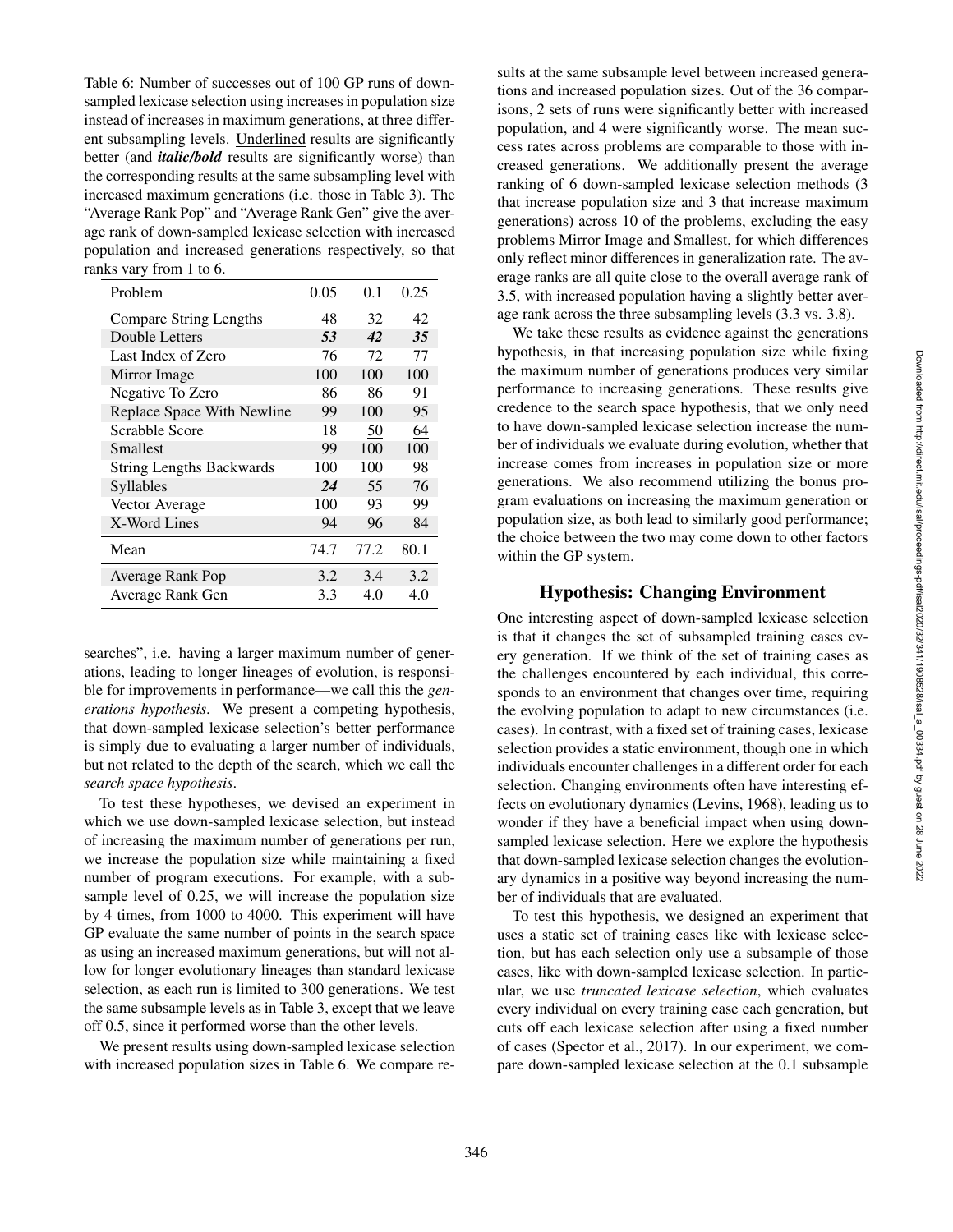Table 7: Number of successes out of 100 GP runs of downsampled lexicase and truncated lexicase selections, both at the 0.1 level, and both over 3000 generations. Underlined results are significantly better than the comparison.

| Problem        | Down-sampled | Truncated |
|----------------|--------------|-----------|
| Double Letters | 72           | 69        |
| Scrabble Score | 19           | 90        |
| Vector Average | 98           | 100       |

level with truncated lexicase selection also using only 10% of the cases for each selection. The main difference between the two is that across all selections, truncated lexicase selection uses every training case each generation, where downsampled lexicase selection uses the same subsample for every selection. <sup>4</sup>

In our experiment, we run both down-sampled lexicase and truncated lexicase selections for 3000 generations. As truncated lexicase selection requires every individual to be evaluated on every training case each generation, this is not a fair comparison in terms of total program executions, but it is not meant to be. If the "changing environments" hypothesis holds, then down-sampled lexicase selection should produce better results than truncated lexicase selection, since its environment changes each generation where truncated lexicase selection's does not. We chose three problems for which down-sampled lexicase selection performed much better than standard lexicase selection over 300 generations, ensuring there is a possibility of performing worse than down-sampled lexicase selection.

Table 7 presents the number of successful runs of downsampled lexicase selection and truncated lexicase selection with a maximum of 3000 generations. Over these three problems, truncated lexicase selection performed significantly better than down-sampled lexicase selection on the Scrabble Score problem, and very similarly on the other two problems. So, not only was down-sampled lexicase selection not better, it was a bit worse. This gives some evidence against the hypothesis that the "changing environment" of down-sampled lexicase selection contributes to its success, though we admit that there may be other beneficial evolutionary dynamics at play not captured by this experiment. We also want to emphasize that this experiment does not suggest that truncated lexicase selection should be preferred over down-sampled lexicase selection, or even standard lexicase selection for that matter; truncated lexicase selection used 10 times as many program executions in these runs as down-sampled lexicase selection, meaning they are not being compared on a level playing field.

Table 8: Comparing generalization rates of lexicase selection and down-sampled lexicase selection with a subsampling level of 0.25. These generalization rates are for the success rates in Table 4. None of the differences in generalization were significant.

| Problem                   | Lexicase | Down-sampled |
|---------------------------|----------|--------------|
| Checksum                  | 1.00     | 1.00         |
| <b>CSL</b>                | 0.49     | 0.61         |
| Count Odds                | 1.00     | 1.00         |
| Digits                    | 0.66     | 0.60         |
| Double Letters            | 0.95     | 0.98         |
| <b>Even Squares</b>       |          | 1.00         |
| For Loop Index            | 0.67     | 1.00         |
| Grade                     |          | 1.00         |
| Last Index of Zero        | 0.67     | 0.66         |
| Median                    | 0.57     | 0.69         |
| Mirror Image              | 1.00     | 0.99         |
| Negative To Zero          | 0.84     | 0.83         |
| Number IO                 | 0.98     | 0.99         |
| Pig Latin                 |          |              |
| <b>RSWN</b>               | 1.00     | 1.00         |
| Scrabble Score            | 0.93     | 1.00         |
| Small Or Large            | 0.32     | 0.42         |
| Smallest                  | 1.00     | 0.98         |
| <b>String Differences</b> |          | 1.00         |
| <b>SLB</b>                | 1.00     | 1.00         |
| Sum of Squares            | 1.00     | 1.00         |
| <b>Super Anagrams</b>     | 0.80     | 1.00         |
| Syllables                 | 0.97     | 0.96         |
| Vector Average            | 1.00     | 1.00         |
| <b>Vectors Summed</b>     | 0.92     | 0.95         |
| X-Word Lines              | 1.00     | 0.98         |

## Hypothesis: Better Generalization

As discussed in the Related Work section above, downsampling has been used (without lexicase selection) in both GP and machine learning more broadly as a method to combat overfitting and increase the generalization of solutions. There is plenty of room for improvement in generalization on some of our benchmark problems, with 6 problems having generalization rates below 0.7 when using lexicase selection. Does down-sampling improve generalization when using lexicase selection?

All of our successful rate counts above only include generalizing solutions that pass a large set of random, unseen test cases. We look at the proportion of solution programs that pass the training set that also pass the test set to calculate the *generalization rate* for each set of runs. For the extended set of 26 benchmark problems presented in Table 4, we present the generalization rate for each problem in Table 8. Even though there are some minor differences in

<sup>&</sup>lt;sup>4</sup> Ferguson et al. (2019) also conduct an experiment comparing truncated lexicase selection to down-sampled lexicase selection, but to address a different question; we see no contradiction between their results and the ones we present here.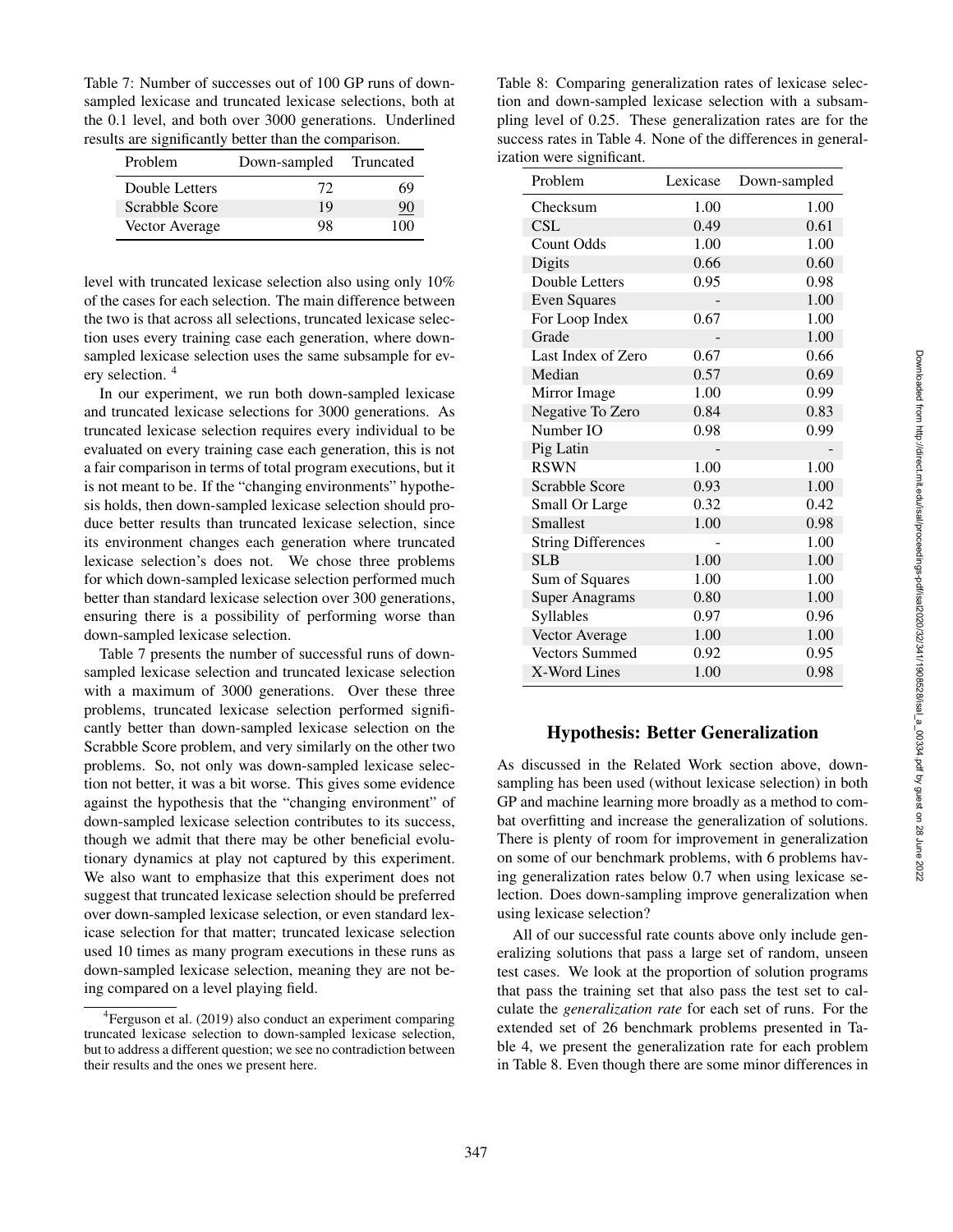generalization between lexicase and down-sampled lexicase selections, none of them are significantly different using a chi-squared test. Problems that appear to have a large gap between the two, such as For Loop Index and Super Anagrams, do not have enough solutions to show significance.

At this point we have no evidence to suggest that downsampling improves lexicase selection's generalization rate. In fact, down-sampled lexicase selection displays poor generalization on many of the same problems that lexicase selection does. Thus we cannot attribute the improved performance of down-sampled lexicase selection to avoiding overfitting and improving generalization.

#### **Conclusions**

In this paper we have shed more light on the performance and mechanisms of down-sampled lexicase selection. We conducted more extensive benchmarking of down-sampled lexicase selection than has been conducted before, finding that it performs well across a large range of benchmark problems. We find that it is important to change training cases every generation within a larger set of training cases, as a subsampling method that uses a static set of cases throughout evolution performed much worse than down-sampled lexicase selection.

We then considered the hypothesis that down-sampled lexicase selection performs well because of its ability to search for more generations, leading to deeper evolutionary lineages. Our experiment that makes use of downsampled lexicase selection's extra program executions to increase the population size rather than extending evolutionary time provides evidence against this hypothesis, since approximately the same benefit is obtained with larger populations as with more generations. We also examine the hypothesis that down-sampled lexicase selection's changing of training cases every generation acts like an environment changing over evolutionary time, contributing to its success. Our experiment using truncated lexicase selection provides evidence against this hypothesis, though other environmental effects could be at play. A third experiment showed that down-sampled lexicase selection does not produce better generalization rates of solution programs compared to lexicase selection, despite this being a benefit of down-sampling in other machine learning systems. These experiments lead us to believe that the primary cause of down-sampled lexicase selection's success is that it allows evolution to consider more programs throughout evolution.

This work and that of Ferguson et al. (2019) and Hernandez et al. (2019) use problems from the same general program synthesis benchmark suite. We would certainly like to see similar experiments performed in other problem domains, where training set subsampling has been used previously, but not to our knowledge in conjunction with lexicase selection.

This research points to the importance of maximizing the

number of points in the search space—individuals—that genetic programming considers throughout evolution. It would be difficult to push down-sampled lexicase selection further in this direction, as it would start to use too few training cases per generation to create a reasonable gradient for lexicase selection to follow, an effect that we see developing at the 0.05 subsampling level on some problems. That said, other methods that increase the number of individuals considered by genetic programming without sacrificing information about individuals' performances (or even ones that do sacrifice some information, as in down-sampled lexicase selection) could provide additional benefits.

#### Acknowledgements

We thank Emily Dolson, Amr Abdelhady, and the Hampshire College Computational Intelligence Lab for discussions that improved this work. This material is based upon work supported by the National Science Foundation under Grant No. 1617087. Any opinions, findings, and conclusions or recommendations expressed in this publication are those of the authors and do not necessarily reflect the views of the National Science Foundation.

#### References

- Curry, R. and Heywood, M. I. (2004). Towards efficient training on large datasets for genetic programming. In *17th Conference of the Canadian Society for Computational Studies of Intelligence*, volume 3060 of *LNAI*, pages 161–174, London, Ontario, Canada. Springer-Verlag.
- Ferguson, A. J., Hernandez, J. G., Junghans, D., Dolson, E., and Ofria, C. (2019). Characterizing the effects of random subsampling on lexicase selection. In *Genetic Programming Theory and Practice XVII*, East Lansing, MI, USA.
- Forstenlechner, S., Fagan, D., Nicolau, M., and O'Neill, M. (2017). A grammar design pattern for arbitrary program synthesis problems in genetic programming. In *EuroGP 2017: Proceedings of the 20th European Conference on Genetic Programming*, volume 10196 of *LNCS*, pages 262–277, Amsterdam. Springer Verlag.
- Gathercole, C. and Ross, P. (1994). Dynamic training subset selection for supervised learning in genetic programming. In *Parallel Problem Solving from Nature III*, volume 866 of *LNCS*, pages 312–321, Jerusalem. Springer-Verlag.
- Goncalves, I. and Silva, S. (2013). Balancing learning and overfitting in genetic programming with interleaved sampling of training data. In *Proceedings of the 16th European Conference on Genetic Programming, EuroGP 2013*, volume 7831 of *LNCS*, pages 73–84, Vienna, Austria. Springer Verlag.
- Helmuth, T. and Abdelhady, A. (2020). Benchmarking parent selection for program synthesis by genetic programming. In *GECCO '20: Proceedings of the 2015 Annual Conference on Genetic and Evolutionary Computation Companion*. ACM.
- Helmuth, T., McPhee, N. F., Pantridge, E., and Spector, L. (2017). Improving generalization of evolved programs through automatic simplification. In *Proceedings of the Genetic and Evo-*